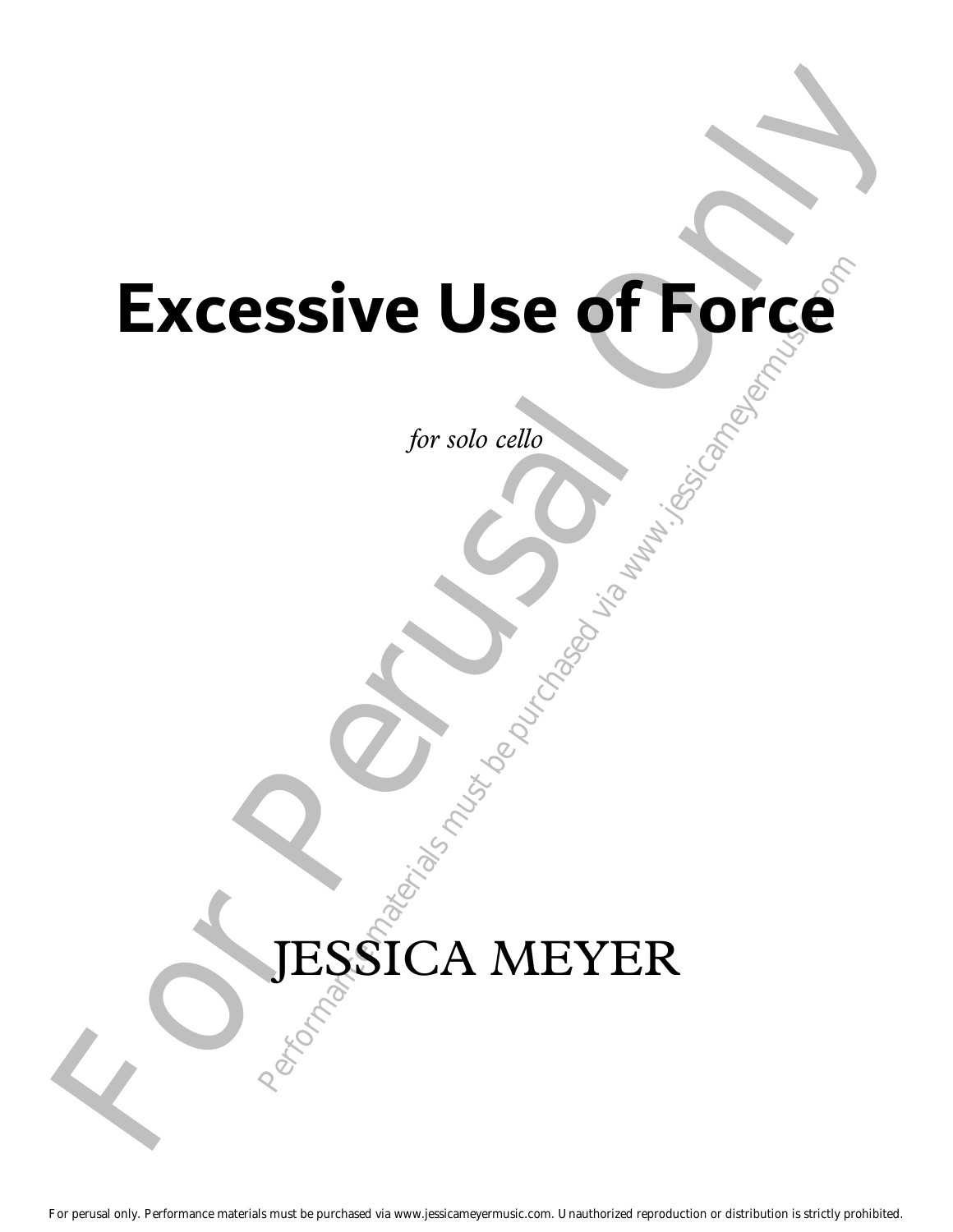## **Excessive Use of Force**

### *for solo cello*

### **3'30"**

Between May 26th and June 4th, 2020 there was an unbelievable amount of inarguable video footage that featured excessive use of force by police officers of various departments.

All of the victims were unarmed. There were many more during this particular week and previous, and many have been about race and/or sexual orientation.

These are just a few:

### **May 25th**

Derek Chauvin in Minneapolis - a cop who had at least 17 prior complaints of misconduct on the force - kneeled down on the neck of George Floyd for over 8 minutes. The video included Floyd saying "I can't breathe" over and over again until he was unconscious, and the incident caused his death.

### **May 29th**

After asking "why?", a petite woman was shoved so hard by an NYPD officer in Brooklyn that she was flung across the street and hit her head on the curb. She went into a seizure. There were many others that night around the Barclay Center, including a Senator who was pepper sprayed.

### **May 30th**

A 9 year-old girl in Seattle that was walking with her family to get home alongside a protest gets pepper sprayed in the face by a cop. Video shows her crying hysterically while bystanders run to pour milk over her.

### **May 31st**

Video surfaces of a woman in Indianapolis being arrested on the sidewalk and held from behind. Video shows her jerking free after the cop's hands graze her breasts. She is then beaten with a baton 6 times and sprayed with rubber bullets while another woman yells "Why her??" The other woman is then shoved hard to the ground and arrested by 4 male cops.

### **May 31st**

Video of a swarm of cops in Chicago surround a car with 2 women inside. They are violently dragged out by their hair and one kneels on a woman's neck for two minutes. They just arrived to go shopping.

### **June 1st**

There were many more during this particular week and previous, and many have been about the and (or any who had et deter try process purchased via the control of the materials must be purchased via who had the purchase of Excessive Use of Force<br>
System cells of the cells of the cells of the cells of the cells of the cells of the cells of the cells of the cells of the cells of the cells of the cells of the cells of the cells of the cells of D.C. Security officers (including Secret Service, military police, U. S. Park Police, District National Guard, and Virgina police), advance on peaceful demonstrators in Lafayette Square in order to clear the area in front of St. John's Church for a photo-op featuring Trump with a bible. They use smoke canisters, shields, pepper balls, and horses to force demonstrators from the park to H Street. In addition to the hurt protesters, The Australian government said it is investigating the videotaped assault of two Australian 7NEWS journalists by police while reporting on the protesters.

### **June 4th**

In Buffalo, New York, video taken by a reporter from a local public radio station on Friday showed police pushing a 75-year-old protester to the ground. The man was left bleeding out of his ears on the pavement as officers walked by.

It sickened me to watch these videos and try to explain to my 13 year-old son that this is the world we live in.

On the night of June 1st, while still in shock over Trump's "photo-op" incident, my husband and I watched a documentary on the legendary Woodstock Festival.

400,000 people descended on a farm in upstate NY 50 years ago for a weekend of concerts, love, and peace. New York Governor Nelson Rockefeller threatened to summon the National Guard, however a grassroots spirit of cooperation and collaboration between the hippies and the few police present resulted in an amazingly non-violent experience.

Imagine what would have happened if the National Guard was there.

On the last morning of the Festival, Jimi Hendrix wailed out a version of the "Star Spangled Banner" on his guitar, replete with sounds of the rockets and bombs that plagued the Vietnam war that everyone was sick of at the time.

"Excessive Use of Force" is my homage to that performance - only this time the quoted song is "My Country 'tis of Thee", and the sounds are that much more gritty to convey the ugliness of these current times.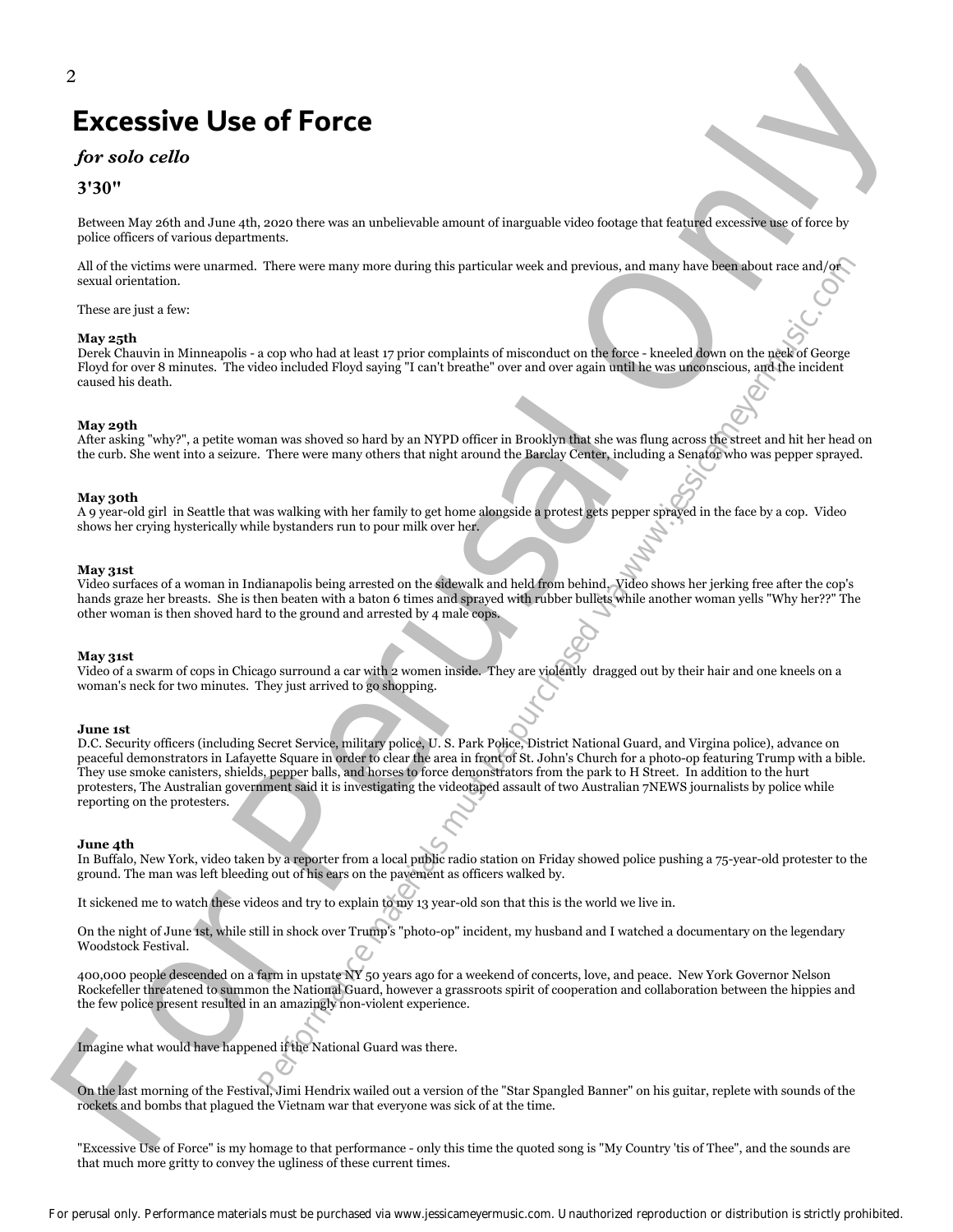

©2020 JMM Publishing (BMI). All rights reserved.

For perusal only. Performance materials must be purchased via www.jessicameyermusic.com. Unauthorized reproduction or distribution is strictly prohibited.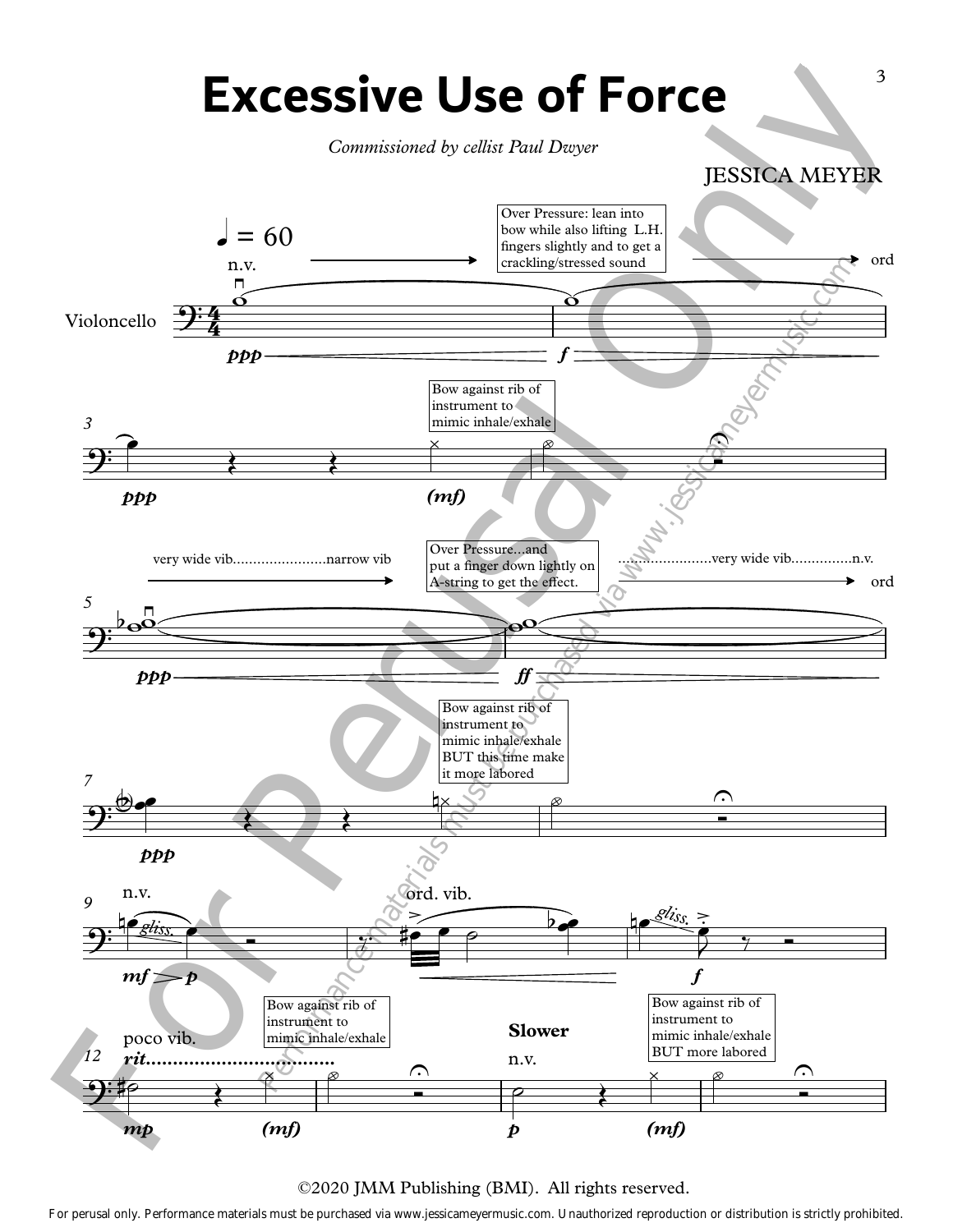

For perusal only. Performance materials must be purchased via www.jessicameyermusic.com. Unauthorized reproduction or distribution is strictly prohibited.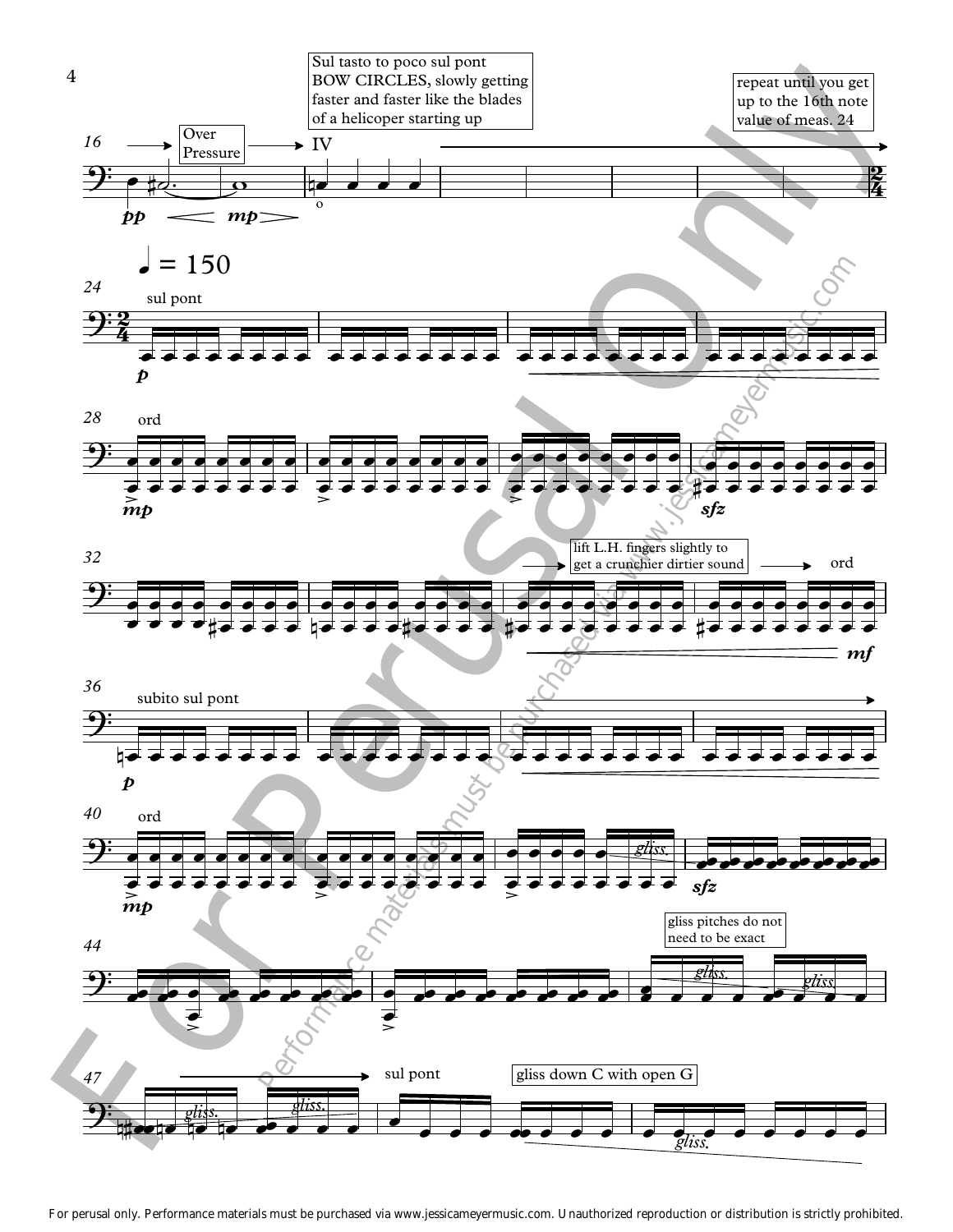

For perusal only. Performance materials must be purchased via www.jessicameyermusic.com. Unauthorized reproduction or distribution is strictly prohibited.